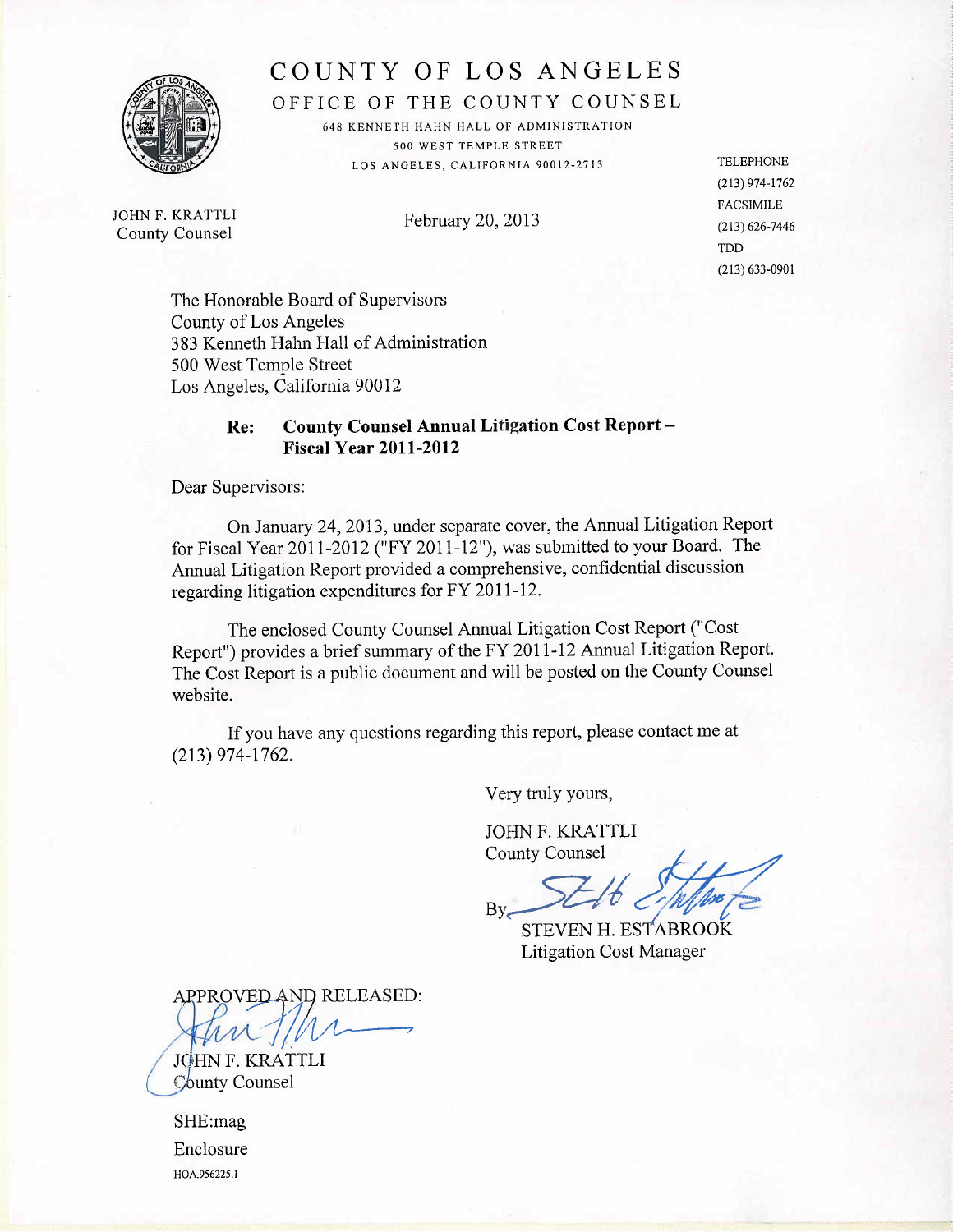## COUNTY COUNSEL ANNUAL COUNTY COUNSEL ANNUAL LITIGATION COST REPORT - FISCAL YEAR 2011-2012 LITIGATION COST REPORT - FISCAL YEAR 2011-2012

## I. Overview

The Annual Litigation Expenses for Fiscal Year 2011-2012 The Annual Litigation Expenses for Fiscal Year 2011-2012 ("FY 2011-12") were \$115.2 million. This was a seven percent increase over the ("FY 2011-12") were \$115.2 millon. This was a seven percent increase over the \$107.4 million spent last fiscal year. The increase was, in large part, the result of an \$107.4 milion spent last fiscal year. The increase was, in large part, the result of an \$8 million cost award paid by the County to its insurance carrier in an action brought \$8 milion cost award paid by the County to its insurance carrier in an action brought by the County against the carrier for property damage caused by the 1994 Northridge by the County against the carrier for property damage caused by the 1994 Northridge earthquake. Although down slightly as compared to last year, the 819 new cases earthquake. Although down slightly as compared to last year, the 819 new cases filed against the County this year was the second consecutive year in which the filed against the County this year was the second consecutive year in which the number of new cases exceeded the 800 mark. The County obtained 179 dismissals number of new cases exceeded the 800 mark. The County obtained 179 dismissals this year without any County liability. It tried 42 cases – winning 24. The County was also successful in 22 of its 30 appeals, and recovered nearly \$1 million through was also successful in 22 of its 30 appeals, and recovered nearly \$1 million through its litigation efforts in FY 2011-12. its litigation efforts in FY 2011 -12.

#### II. Payment of Judgments and Settlements II. Payment of Judgments and Settlements

Of the \$115.2 million paid in litigation expenses this year, Of the \$115.2 million paid in litigation expenses this year, \$59.9 million was paid to satisfy 19 judgments and to settle 255 lawsuits. The \$59.9 milion was paid to satisfy 19 judgments and to settle 255 lawsuits. The amount paid in judgments and settlements this year rose seven percent, and was up amount paid in judgments and settlements this year rose seven percent, and was up \$3.4 million over last year. Although a single \$8 million payment caused a \$3.4 milion over last year. Although a single \$8 millon payment caused a significant increase in judgments this year, settlements were actually down significant increase in judgments this year, settlements were actually down \$1.8 million as compared to one year ago. \$1.8 milion as compared to one year ago.

#### *Judgments* Judgments

In FY 2011-12, the County paid \$17.9 million injudgments. This was In FY 2011-12, the County paid \$17.9 million injudgments. This was \$5.2 million, or 40 percent, more than the \$12.7 million paid last fiscal year. The \$5.2 million, or 40 percent, more than the \$12.7 million paid last fiscal year. The increase in judgments this year resulted primarily from the payment of a single, longstanding judgment, *Aetna.* standing judgment, Aetna.

*Aetna,* the largest judgment paid this year, was an action brought by Aetna, the largest judgment paid this year, was an action brought by the County to recover insurance proceeds for the repair of County buildings after the the County to recover insurance proceeds for the repair of County buildings after the 1994 Northridge earthquake. At the 2004 trial, the County was found to have 1994 Northridge earthquake. At the 2004 trial, the County was found to have sustained damages to several County buildings totaling \$13.7 million. However, the sustained damages to several County buildings totaling \$13.7 milion. However, the loss was less than the aggregate \$20 million policy deductible. As a result, the Court loss was less than the aggregate \$20 milion policy deductible. As a result, the Court ruled that the insurance carrier was the "prevailing party" and ordered the County to pay Aetna's litigation costs of nearly \$6 million. In 2011, the ruling was upheld on pay Aetna's litigation costs of nearly \$6 million. In 2011, the ruling was upheld on appeal and, due to post-judgment interest, the County was required to pay Aetna appeal and, due to post-judgment interest, the County was required to pay Aetna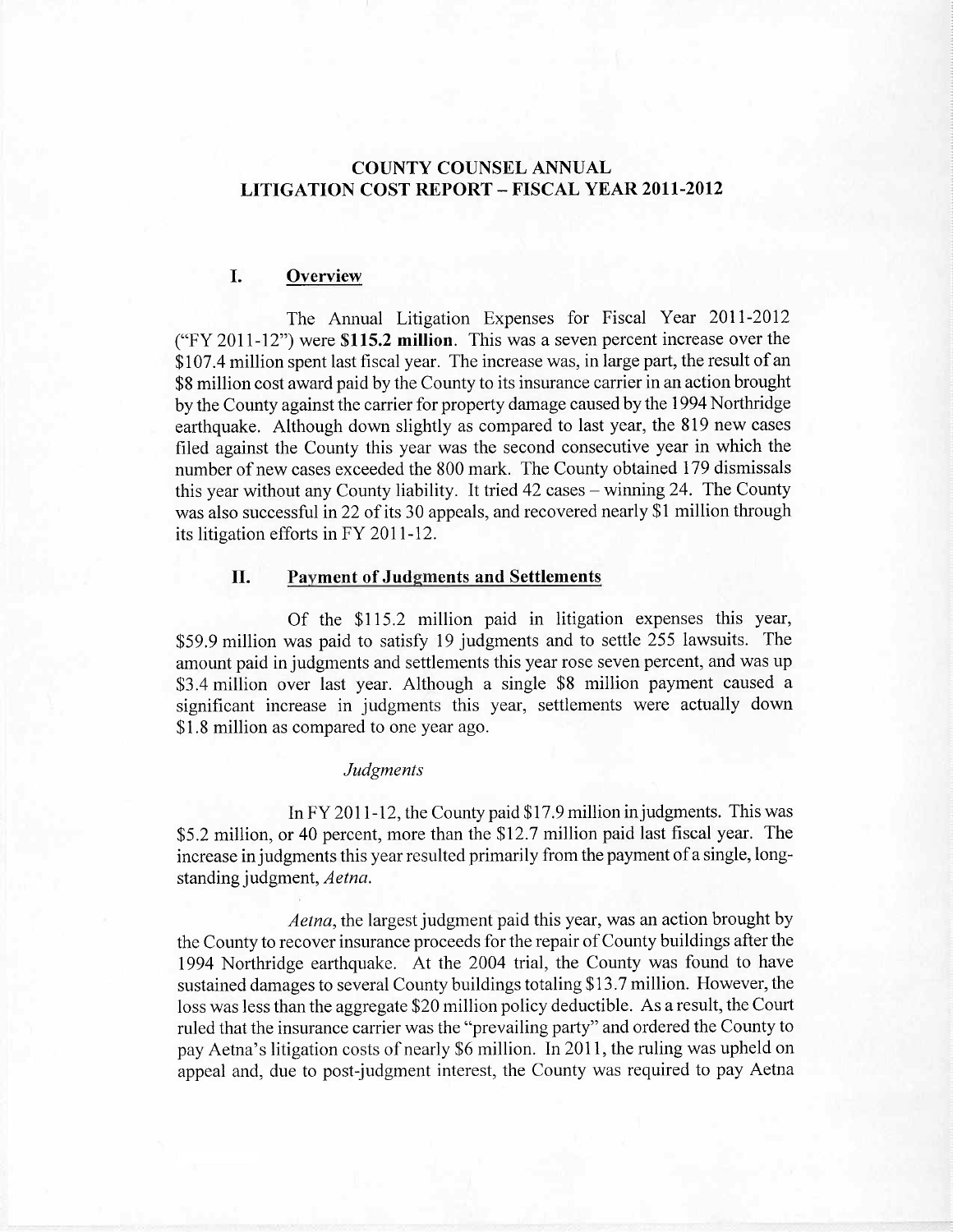nearly \$8 million this year. The *Aetna* judgment accounted for 45 percent of the nearly \$8 million this year. The Aetna judgment accounted for 45 percent of the \$17.9 million in judgments paid by the County this fiscal year. \$17.9 milion in judgments paid by the County this fiscal year.

**In** addition to *Aetna,* the County also paid \$3.5 million this year on In addition to Aetna, the County also paid \$3.5 million this year on *Bouman,* another long-standing judgment. The *Bouman* judgment was entered Bouman, another long-standing judgment. The Bouman judgment was entered against the County nearly 25 years ago in a class action gender discrimination against the County nearly 25 years ago in a class action gender discrimination lawsuit involving the Sheriff s Department. After the Ninth Circuit Court of Appeals lawsuit involving the Sheriff s Department. After the Ninth Circuit Court of Appeals upheld the judgment, the County entered into a 1993 Consent Decree which required upheld the judgment, the County entered into a 1993 Consent Decree which required the Sheriff's Department to develop and implement policies, examinations, processes and goals designed to facilitate the hiring and promotion of female deputies. The and goals designed to facilitate the hiring and promotion of female deputies. The *Bouman* judgment and resulting Consent Decree also required the County to pay the Bouman judgment and resulting Consent Decree also required the County to pay the class counsel's attorney fees and other costs of monitoring these efforts. During the class counsel's attorney fees and other costs of monitoring these efforts. During the life of the case, the County paid \$72.4 million on *Bouman*, including \$3.5 million this year. However, the payment this year was the County's *final* payment. this year. However, the payment this year was the County's final payment. Effective June 2012, the Court approved a joint report indicating the completion of Effective June 2012, the Court approved ajoint report indicating the completion of the County's obligations under *Bouman* and the matter has been fully and finally the County's obligations under Bouman and the matter has been fully and finally dismissed. dismissed.

Three other judgments, each exceeding \$1 million, also contributed to Three other judgments, each exceeding \$1 million, also contributed to the \$17.9 million paid by the County in judgments this year. These judgments were the \$17.9 milion paid by the County in judgments this year. These judgments were paid to homeowners who claimed that their house sustained damages from a sewer paid to homeowners who claimed that their house sustained damages from a sewer leak *(Gliksman -* \$1.2 million), a County pharmacist who claimed that she was not leak (Gliksman - \$1.2 milion), a County pharmacist who claimed that she was not properly accommodated when assigned to a graveyard shift *(Chang* - \$1.1 million), and an intoxicated pedestrian who was struck by a Sheriff s vehicle while jaywalking and an intoxicated pedestrian who was struck by a Sheriff s vehicle while jaywalking across Sunset Boulevard in West Hollywood *(Rosenberger -* \$1 million). across Sunset Boulevard in West Hollywood (Rosenberger - \$1 million).

#### *Settlements* Settlements

**In** FY 2011-12, the County paid \$42 million in settlements. This was In FY 2011-12, the County paid \$42 million in settlements. This was \$1.8 million less than was paid in settlements last fiscal year. Six settlements \$1.8 million less than was paid in settlements last fiscal year. Six settlements combined for more than \$21 million and accounted for one-half of the amount spent on settlements this year. These settlements included two case categories: Dangerous on settlements this year. These settlements included two case categories: Dangerous Condition (roadway and trip-and-fall) and Medical Malpractice. The Dangerous Condition (roadway and trip-and-fall) and Medical Malpractice. The Dangerous Condition cases were *Roderick* (\$6.15 million – a studio worker was rendered a quadriplegic when he drove his vehicle off the Angeles Crest Highway and down a quadriplegic when he drove his vehicle off the Angeles Crest Highway and down a 150-foot embankment) and *Nelson* (\$3.6 million - an elderly man was paralyzed 150-foot embankment) and Nelson (\$3.6 milion - an elderly man was paralyzed when he tripped and fell over an exposed support bar at a bus shelter). The four when he tripped and fell over an exposed support bar at a bus shelter). The four Medical Malpractice settlements included three actions involving labor & delivery Medical Malpractice settlements included three actions involving labor & delivery issues and one settlement involving a brain hemorrhage. The three labor & delivery issues and one settlement involving a brain hemorrhage. The three labor & delivery cases were *Montoya* (\$3.5 million - a mother suffered neurological and brain injuries cases were Montoya (\$3.5 million - a mother suffered neurological and brain injuries after the delivery of her baby at Harbor-UCLA Medical Center), *Works* (\$3 million-after the delivery of her baby at Harbor-UCLA Medical Center), Works (\$3 milliona mother prematurely delivered twins at LAC+USC Medical Center- one twin died a mother prematurely delivered twins at LAC+USC Medical Center - one twin died and the other suffered significant neurological injuries), and *Marin* (\$2.8 million – a newborn was deprived of oxygen during birth at Harbor-UCLA Medical Center and newborn was deprived of oxygen during birth at Harbor-UCLA Medical Center and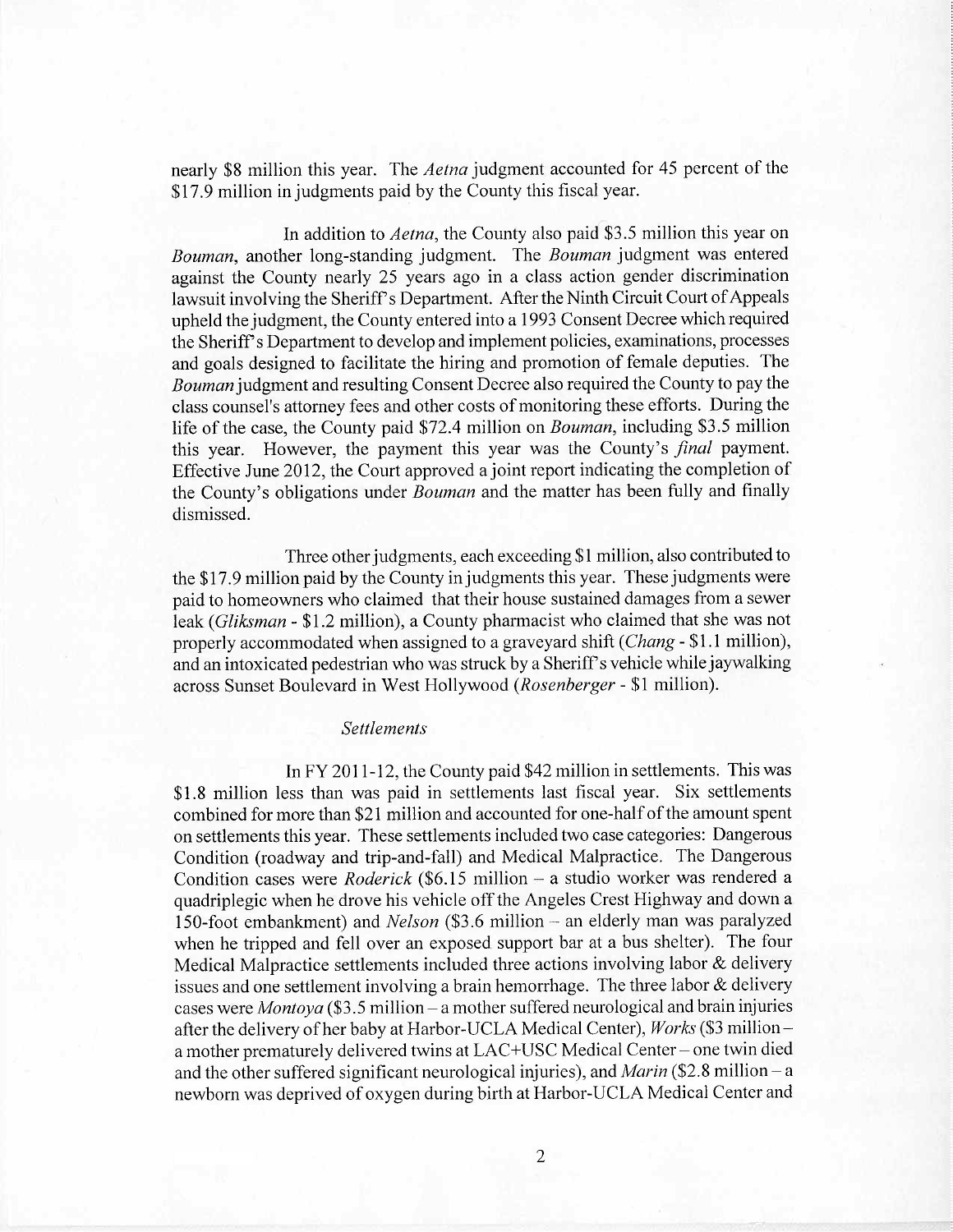suffered brain damage). The final Medical Malpractice settlement was *Vasquez* suffered brain damage). The final Medical Malpractice settlement was Vasquez (\$2.3 million - a patient suffered a subdural hematoma after his temporary release (\$2.3 milion - a patient suffered a subdural hematoma after his temporary release from Rancho Los Amigos National Rehabilitation Center). from Rancho Los Amigos National Rehabilitation Center).

#### **III.** Dismissals III. Dismissals

In FY 2011-12, the County obtained 179 dismissals without paying In FY 2011-12, the County obtained 179 dismissals without paying plaintiffs or their attorneys any money. Contract Counsel and County Counsel plaintiffs or their attorneys any money. Contract Counsel and County Counsel secured these dismissals by either persuading plaintiffs or their attorneys to secured these dismissals by either persuading plaintiffs or their attorneys to voluntarily dismiss their actions or by obtaining court orders through a variety of voluntarily dismiss their actions or by obtaining court orders through a variety of motions (such as motions to dismiss, demurrers, and motions for summary motions (such as motions to dismiss, demurrers, and motions for summary judgments) directing that the cases be dismissed. The County expended \$1.4 million judgments) directing that the cases be dismissed. The County expended \$1.4 milion in attorney fees and costs in obtaining these 179 dismissals, down from the in attorney fees and costs in obtaining these 179 dismissals, down from the \$3.9 million spent last year to obtain 157 dismissals. \$3.9 milion spent last year to obtain 157 dismissals.

## IV. Attorney Fees and Costs IV. Attornev Fees and Costs

In addition to Judgments & Settlements, the \$115.2 million paid in In addition to Judgments & Settlements, the \$115.2 milion paid in litigation expenses this year also included Attorney Fees  $\&$  Costs in the amount of \$55.3 million. Of this amount, \$40.9 million was paid to Contract Counsel and \$55.3 million. Of this amount, \$40.9 million was paid to Contract Counsel and \$14.4 million was billed by County Counsel to other County departments for litigation services. The amount billed by County Counsel included the attorney fees litigation services. The amount biled by County Counsel included the attorney fees & costs for handling cases in-house, as well as for managing or overseeing cases & costs for handling cases in-house, as well as for managing or overseeing cases assigned to Contract Counsel. Attorney Fees & Costs for both Contract Counsel and assigned to Contract CounseL. Attorney Fees & Costs for both Contract Counsel and County Counsel increased this year as compared to Fiscal Year 2010-2011 County Counsel increased this year as compared to Fiscal Year 2010-201 1 ("FY 2010-11").

## *Contract Counsel* Contract Counsel

Contract Counsel fees & costs were up \$3.5 million as compared to Contract Counsel fees & costs were up \$3.5 milion as compared to last year. This increase principally occurred in excessive force, foster care, and auto liability cases. A primary cause of this increase was the continued influx of new liability cases. A primary cause of this increase was the continued influx of new cases during the proceeding two fiscal years, as well as a significant rise in the cases during the proceeding two fiscal years, as well as a significant rise in the number of such cases proceeding to trial this year. Finally, the increase in Contract number of such cases proceeding to trial this year. Finally, the increase in Contract Counsel fees & costs was also the result of a one-time acceleration in the payment of Counsel fees & costs was also the result of a one-time acceleration in the payment of invoices in the second half of this year brought about by the implementation of a new invoices in the second half of this year brought about by the implementation of a new electronic billing system. The efficiencies of the new system, including the prompt electronic biling system. The efficiencies of the new system, including the prompt payment of invoices, effectively advanced the payment of some attorney fees & payment of invoices, effectively advanced the payment of some attorney fees & costs, which otherwise would have been paid next fiscal year, into this year. costs, which otherwise would have been paid next fiscal year, into this year.

#### *County Counsel* County Counsel

County Counsel fees & costs were also up \$900,000, as compared to County Counsel fees & costs were also up \$900,000, as compared to last year. The primary reason for this increase was a credit that was applied in the last year. The primary reason for this increase was a credit that was applied in the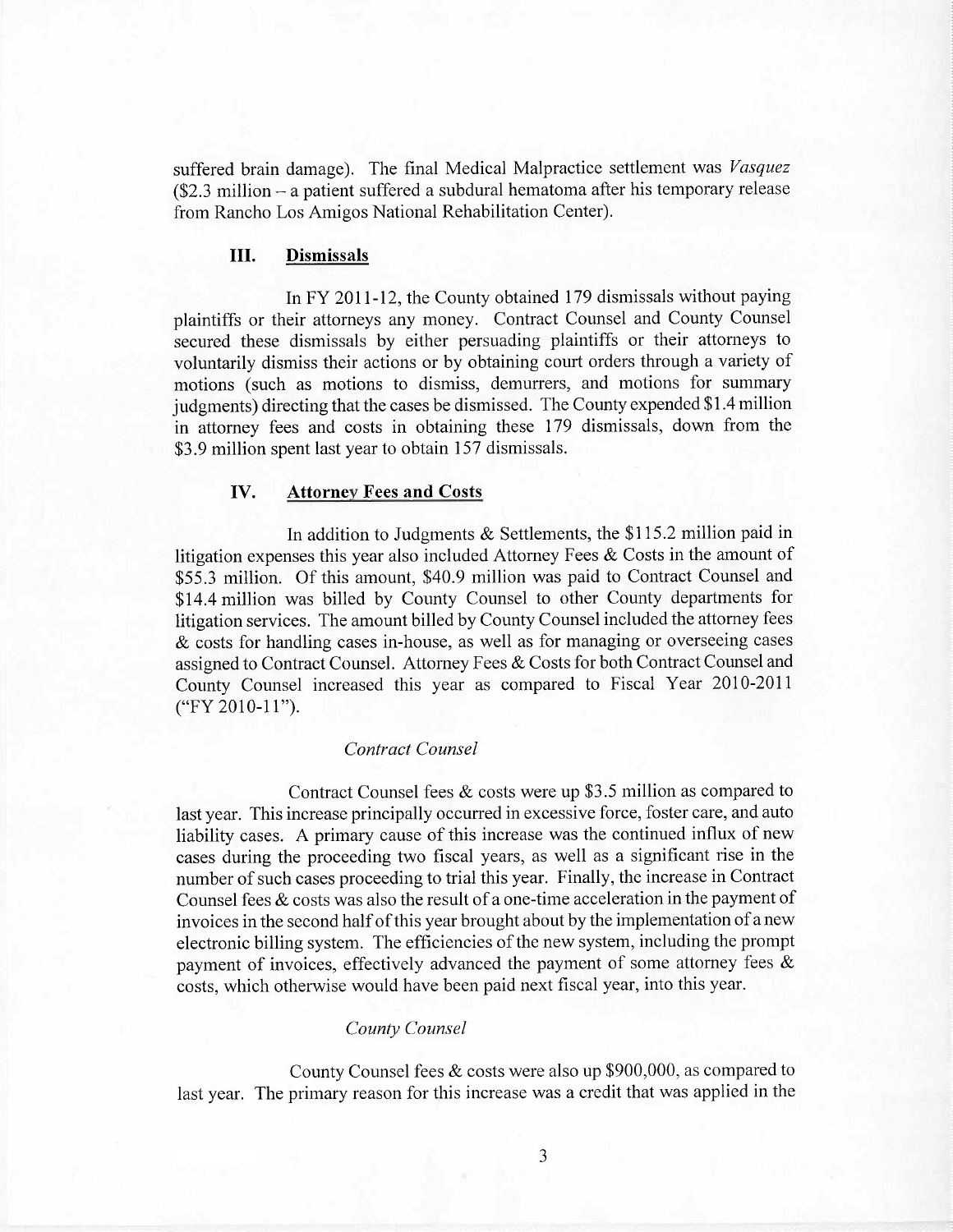previous fiscal year. In FY 2010-11, County Counsel recovered \$862,000 in fees & previous fiscal year. In FY 2010-11, County Counsel recovered \$862,000 in fees & costs in connection with an action brought by the County to compel a homeowner's costs in connection with an action brought by the County to compel a homeowner's association to comply with requirements to create hiking and equestrian trails association to comply with requirements to create hiking and equestrian trails adjacent to its property. County Counsel prevailed and was awarded \$862,000 in adjacent to its property. County Counsel prevailed and was awarded \$862,000 in attorney fees  $\&$  costs. This recovery was applied as a credit and used to offset the expenditure of fees & costs by County Counsel attorneys during the previous fiscal expenditure of fees & costs by County Counsel attorneys during the previous fiscal year. Absent this one-time credit, County Counsel fees  $\&$  costs this year would have been nearly the same as last year. been nearly the same as last year.

## V. Contract Cities Expenses and Waterworks Expenses

Of the \$115.2 million in annual litigation expenses this fiscal year, \$7.5 million was *not* paid by the County General Fund. Instead, these expenses were \$7.5 million was not paid by the County General Fund. Instead, these expenses were paid by the Contract Cities Trust Fund and the Waterworks District. These payments paid by the Contract Cities Trust Fund and the Waterworks District. These payments were the result of alleged misconduct of Sheriff's deputies contractually assigned to were the result of alleged misconduct of Sheriff s deputies contractually assigned to various cities throughout the County, liabilities resulting from work performed for various cities throughout the County, liabilities resulting from work performed for cities by the Department of Public Works, and public water rights litigation. cities by the Department of Public Works, and public water rights litigation.

## VI. New Cases

For the second consecutive fiscal year, the number of new cases For the second consecutive fiscal year, the number of new cases exceeded the 800 mark. In FY 2011-12, there were 819 new cases, down slightly from the 849 new cases filed against the County last fiscal year. Consistent with this from the 849 new cases fied against the County last fiscal year. Consistent with this modest decline, several departments experienced decreases in new cases as compared modest decline, several depaiiments experienced decreases in new cases as compared to last year, including the Sheriffs Department, the Probation Department, the to last year, including the Sheriffs Department, the Probation Department, the Treasurer- Tax Collector, the Public Defender's Office and the Department of Treasurer- Tax Collector, the Public Defender's Office and the Department of Beaches and Harbors. The Departments of Public Social Services and Child Support Beaches and Harbors. The Departments of Public Social Services and Child Support Services each experienced a 50 percent reduction in new cases this year. Although Services each experienced a 50 percent reduction in new cases this year. Although the overall number of new cases declined this year, several departments saw the overall number of new cases declined this year, several departments saw increases over last year in the number of new actions filed against them. These increases over last year in the number of new actions fied against them. These departments included Public Works, Health Services, the District Attorney's Office the Auditor-Controller, Children and Family Services, the Assessor's Office, Animal Care and Control, and the Board of Supervisors. The Departments of Mental Health Care and Control, and the Board of Supervisors. The Departments of Mental Health and Community and Senior Services saw significant increases this year as compared and Community and Senior Services saw significant increases this year as compared to one year ago - each increased to 22 new cases from six and four, respectively. to one year ago - each increased to 22 new cases from six and four, respectively.

## VII. Trials, Writs, and Appeals

The number of cases tried by the County rose for the second The number of cases tried by the County rose for the second consecutive year – from 22 in Fiscal Year 2009-2010 to 35 in FY 2010-11, and again to 42 this fiscal year. This was the most cases tried during any of the last six fiscal to 42 this fiscal year. This was the most cases tried during any of the last six fiscal years. The County was successful in 57 percent of these cases, winning 24, losing years. The County was successful in 57 percent of these cases, winning 24, losing 14, and trying four cases in which jurors were unable to reach a verdict. The County prevailed in 13 of 19 Law Enforcement trials. The two most significant losses were prevailed in 13 of 19 Law Enforcement trials. The two most significant losses were